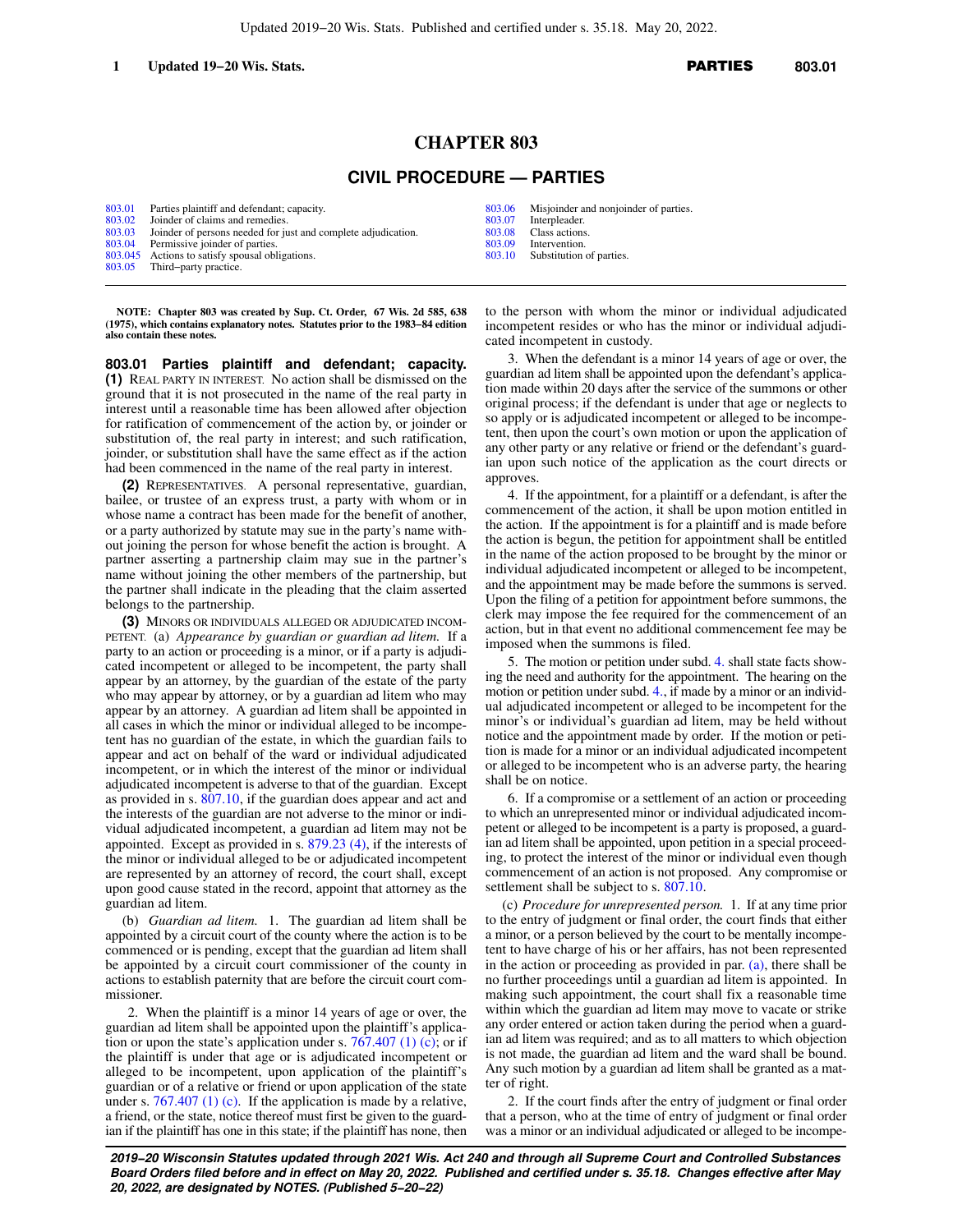tent, was not represented in the action or proceeding by an attorney of record or otherwise represented as provided in par. [\(a\)](https://docs-preview.legis.wisconsin.gov/document/statutes/803.01(3)(a)) the judgment or order shall be vacated on motion of:

a. The minor or individual adjudicated or alleged to be incompetent, for whom no appointment was made, at any time prior to the expiration of one year after the disability is removed; or

b. The personal representative of the minor or individual adjudicated or alleged to be incompetent at any time prior to the expiration of one year after the death of the minor or individual.

**History:** Sup. Ct. Order, 67 Wis. 2d 585, 638 (1975); [1975 c. 218;](https://docs-preview.legis.wisconsin.gov/document/acts/1975/218) [1977 c. 299](https://docs-preview.legis.wisconsin.gov/document/acts/1977/299), [449](https://docs-preview.legis.wisconsin.gov/document/acts/1977/449); [1981 c. 317](https://docs-preview.legis.wisconsin.gov/document/acts/1981/317); [1993 a. 481;](https://docs-preview.legis.wisconsin.gov/document/acts/1993/481) [1997 a. 35](https://docs-preview.legis.wisconsin.gov/document/acts/1997/35); [2001 a. 61,](https://docs-preview.legis.wisconsin.gov/document/acts/2001/61) [102](https://docs-preview.legis.wisconsin.gov/document/acts/2001/102); [2005 a. 387](https://docs-preview.legis.wisconsin.gov/document/acts/2005/387); [2005 a. 443](https://docs-preview.legis.wisconsin.gov/document/acts/2005/443) s. [265;](https://docs-preview.legis.wisconsin.gov/document/acts/2005/443,%20s.%20265) [2009 a. 276](https://docs-preview.legis.wisconsin.gov/document/acts/2009/276).

The county in which proceedings are brought must pay the fee of the appointed guardian ad litem. Romasko v. Milwaukee, [108 Wis. 2d 32,](https://docs-preview.legis.wisconsin.gov/document/courts/108%20Wis.%202d%2032) [321 N.W.2d 123](https://docs-preview.legis.wisconsin.gov/document/courts/321%20N.W.2d%20123) (1982). Sub. (3) (a) requires that, in all cases, a minor who is a party to an action must have a court−appointed general guardian of the property or a guardian ad litem. To be general guardians, parents must to be appointed by the court. The parent's attorney does not represent the minor unless the attorney has also been appointed guardian ad litem or general guardian. Jensen v. McPherson, [2002 WI App 298,](https://docs-preview.legis.wisconsin.gov/document/courts/2002%20WI%20App%20298) [258 Wis. 2d 962](https://docs-preview.legis.wisconsin.gov/document/courts/258%20Wis.%202d%20962), [655](https://docs-preview.legis.wisconsin.gov/document/courts/655%20N.W.2d%20487) [N.W.2d 487,](https://docs-preview.legis.wisconsin.gov/document/courts/655%20N.W.2d%20487) [01−2912.](https://docs-preview.legis.wisconsin.gov/document/wicourtofappeals/01-2912)

**803.02 Joinder of claims and remedies. (1)** A party asserting a claim to relief as an original claim, counterclaim, cross claim, or 3rd−party claim, may join, either as independent or as alternate claims, as many claims, legal or equitable, as the party has against an opposing party.

**(2)** Whenever a claim is one heretofore cognizable only after another claim has been prosecuted to a conclusion, the 2 claims may be joined in a single action; but the court shall grant relief in that action only in accordance with the relative substantive rights of the parties. In particular, a plaintiff may state a claim for money and a claim to have set aside a conveyance fraudulent as to the plaintiff, without first having obtained a judgment establishing the claim for money.

**History:** Sup. Ct. Order, 67 Wis. 2d 585, 642 (1975); [1975 c. 218](https://docs-preview.legis.wisconsin.gov/document/acts/1975/218); [2005 a. 253](https://docs-preview.legis.wisconsin.gov/document/acts/2005/253);  $2007$  a. 9

**803.03 Joinder of persons needed for just and complete adjudication. (1)** PERSONS TO BE JOINED IF FEASIBLE. A person who is subject to service of process shall be joined as a party in the action if:

(a) In the person's absence complete relief cannot be accorded among those already parties; or

(b) The person claims an interest relating to the subject of the action and is so situated that the disposition of the action in the person's absence may:

1. As a practical matter impair or impede the person's ability to protect that interest; or

2. Leave any of the persons already parties subject to a substantial risk of incurring double, multiple or otherwise inconsistent obligations by reason of his or her claimed interest.

**(2)** CLAIMS ARISING BY SUBROGATION, DERIVATION AND ASSIGN-MENT. (a) *Joinder of related claims.* A party asserting a claim for affirmative relief shall join as parties to the action all persons who at the commencement of the action have claims based upon subrogation to the rights of the party asserting the principal claim, derivation from the principal claim, or assignment of part of the principal claim. For purposes of this section, a person's right to recover for loss of consortium shall be deemed a derivative right. Any public assistance recipient or any estate of such a recipient asserting a claim against a 3rd party for which the public assistance provider has a right of subrogation or assignment under s. [49.89 \(2\)](https://docs-preview.legis.wisconsin.gov/document/statutes/49.89(2)) or [\(3\)](https://docs-preview.legis.wisconsin.gov/document/statutes/49.89(3)) shall join the provider as a party to the claim. Any party asserting a claim based upon subrogation to part of the claim of another, derivation from the rights or claim of another, or assignment of part of the rights or claim of another shall join as a party to the action the person to whose rights the party is subrogated, from whose claim the party derives his or her rights or claim, or by whose assignment the party acquired his or her rights or claim.

(b) *Options after joinder.* 1. Any party joined pursuant to par. [\(a\)](https://docs-preview.legis.wisconsin.gov/document/statutes/803.03(2)(a)) may do any of the following:

 **803.01** PARTIES **Updated 19−20 Wis. Stats. 2**

a. Participate in the prosecution of the action.

b. Agree to have his or her interest represented by the party who caused the joinder.

c. Move for dismissal with or without prejudice.

2. If the party joined chooses to participate in the prosecution of the action, the party joined shall have an equal voice with other claimants in the prosecution.

3. Except as provided in par. [\(bm\)](https://docs-preview.legis.wisconsin.gov/document/statutes/803.03(2)(bm)), if the party joined chooses to have his or her interest represented by the party who caused the joinder, the party joined shall sign a written waiver of the right to participate that shall express consent to be bound by the judgment in the action. The waiver shall become binding when filed with the court, but a party may withdraw the waiver upon timely motion to the judge to whom the case has been assigned with notice to the other parties. A party who represents the interest of another party and who obtains a judgment favorable to the other party may be awarded reasonable attorney fees by the court.

4. If the party joined moves for dismissal without prejudice as to his or her claim, the party shall demonstrate to the court that it would be unjust to require the party to prosecute the claim with the principal claim. In determining whether to grant the motion to dismiss, the court shall weigh the possible prejudice to the movant against the state's interest in economy of judicial effort.

(bm) *Joinders because of implication of medical assistance.* If the department of health services is joined as a party pursuant to par. [\(a\)](https://docs-preview.legis.wisconsin.gov/document/statutes/803.03(2)(a)) and s. [49.89 \(2\)](https://docs-preview.legis.wisconsin.gov/document/statutes/49.89(2)) because of the provision of benefits under subch. [IV of ch. 49,](https://docs-preview.legis.wisconsin.gov/document/statutes/subch.%20IV%20of%20ch.%2049) the department of health services need not sign a waiver of the right to participate in order to have its interests represented by the party that caused the joinder. If the department of health services makes no selection under par. [\(b\),](https://docs-preview.legis.wisconsin.gov/document/statutes/803.03(2)(b)) the party causing the joinder shall represent the interests of the department of health services and the department of health services shall be bound by the judgment in the action.

(c) *Scheduling and pretrial conferences.* At the scheduling conference and pretrial conference, the judge to whom the case has been assigned shall inquire concerning the existence of and joinder of persons with subrogated, derivative or assigned rights and shall make such orders as are necessary to effectuate the purposes of this section. If the case is an action to recover damages based on alleged criminally injurious conduct, the court shall inquire to see if an award has been made under subch. [I of ch. 949](https://docs-preview.legis.wisconsin.gov/document/statutes/subch.%20I%20of%20ch.%20949) and if the department of justice is subrogated to the cause of action under s. [949.15.](https://docs-preview.legis.wisconsin.gov/document/statutes/949.15)

**(3)** DETERMINATION BY COURT WHENEVER JOINDER NOT FEASI-BLE. If any such person has not been so joined, the judge to whom the case has been assigned shall order that the person be made a party. If the person should join as a plaintiff but refuses to do so, the person may be made a defendant, or, in a proper case, an involuntary plaintiff. If a person as described in subs.  $(1)$  and  $(2)$  cannot be made a party, the court shall determine whether in equity and good conscience the action should proceed among the parties before it, or should be dismissed, the absent person being thus regarded as indispensable. The factors to be considered by the court include:

(a) To what extent a judgment rendered in the person's absence might be prejudicial to the person or those already parties;

(b) The extent to which, by protective provisions in the judgment, by the shaping of relief, or other measures, the prejudice can be lessened or avoided;

(c) Whether a judgment rendered in the person's absence will be adequate; and

(d) Whether the plaintiff will have an adequate remedy if the action is dismissed for nonjoinder.

**(4)** PLEADING REASONS FOR NONJOINDER. A pleading asserting a claim for relief shall state the names, if known to the pleader, of any persons as described in subs. [\(1\)](https://docs-preview.legis.wisconsin.gov/document/statutes/803.03(1)) and [\(2\)](https://docs-preview.legis.wisconsin.gov/document/statutes/803.03(2)) who are not joined, and the reasons why they are not joined.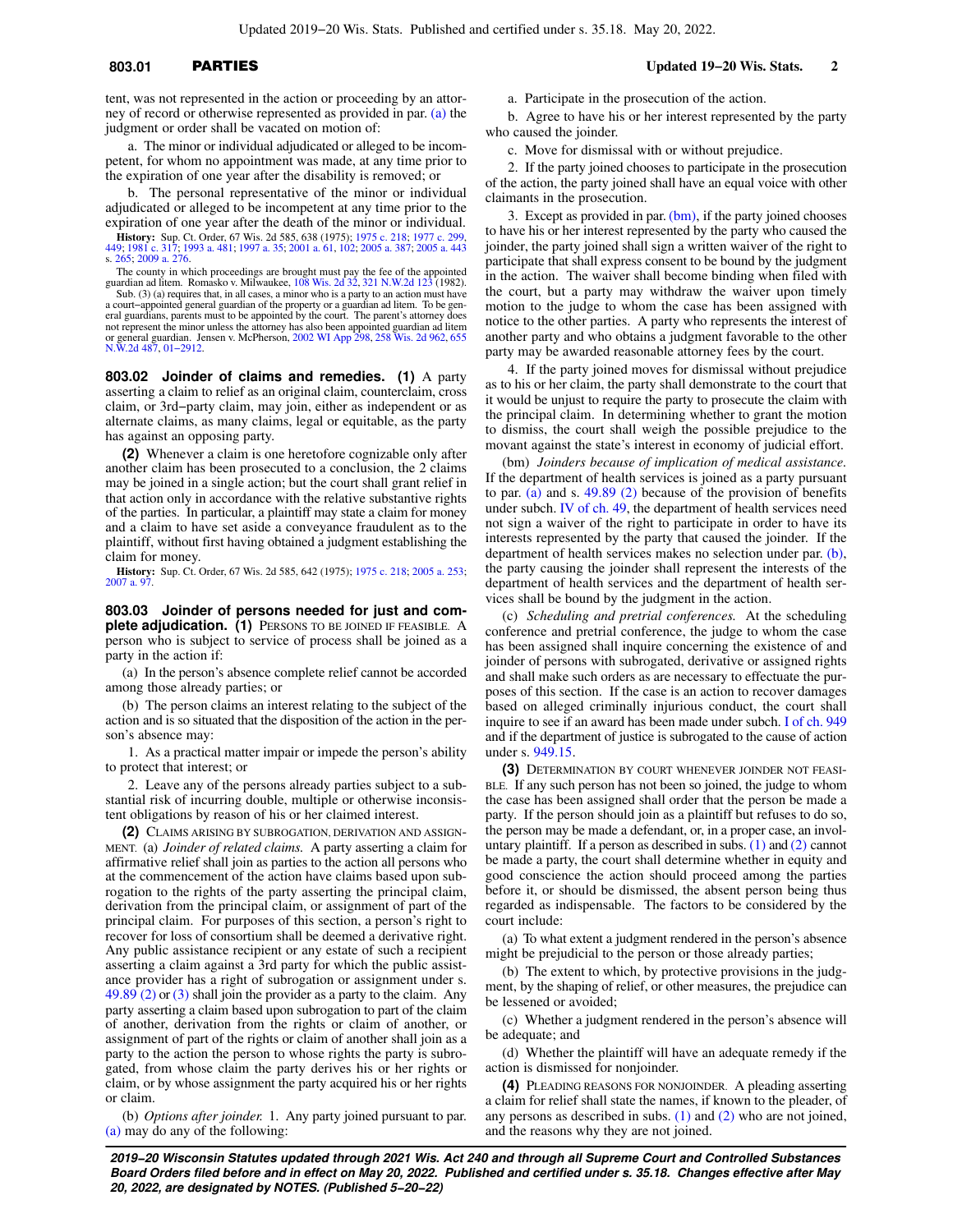## **3 Updated 19−20 Wis. Stats.** PARTIES **803.045**

**(5)** EXCEPTION OF CLASS ACTIONS. This section is subject to s. [803.08.](https://docs-preview.legis.wisconsin.gov/document/statutes/803.08)

**History:** Sup. Ct. Order, 67 Wis. 2d 585, 643 (1975); [1975 c. 218;](https://docs-preview.legis.wisconsin.gov/document/acts/1975/218) [1979 c. 189](https://docs-preview.legis.wisconsin.gov/document/acts/1979/189), [221](https://docs-preview.legis.wisconsin.gov/document/acts/1979/221); [1983 a. 192;](https://docs-preview.legis.wisconsin.gov/document/acts/1983/192) [1985 a. 29;](https://docs-preview.legis.wisconsin.gov/document/acts/1985/29) [1989 a. 31;](https://docs-preview.legis.wisconsin.gov/document/acts/1989/31) [1995 a. 27;](https://docs-preview.legis.wisconsin.gov/document/acts/1995/27) [1997 a. 35](https://docs-preview.legis.wisconsin.gov/document/acts/1997/35); [1999 a. 9;](https://docs-preview.legis.wisconsin.gov/document/acts/1999/9) [2001 a.](https://docs-preview.legis.wisconsin.gov/document/acts/2001/103) [103](https://docs-preview.legis.wisconsin.gov/document/acts/2001/103); [2005 a. 253;](https://docs-preview.legis.wisconsin.gov/document/acts/2005/253) [2007 a. 20](https://docs-preview.legis.wisconsin.gov/document/acts/2007/20) ss. [3752,](https://docs-preview.legis.wisconsin.gov/document/acts/2007/20,%20s.%203752) [9121 \(6\) \(a\).](https://docs-preview.legis.wisconsin.gov/document/acts/2007/20,%20s.%209121)

When the constitutionality of a statute is challenged in an action other than a declaratory judgment action, the attorney general must be served, but failure to do so at the trial level was cured by service at the appellate level. In Matter of Estate of Fessler, [100 Wis. 2d 437,](https://docs-preview.legis.wisconsin.gov/document/courts/100%20Wis.%202d%20437) [302 N.W.2d 414](https://docs-preview.legis.wisconsin.gov/document/courts/302%20N.W.2d%20414) (1981).

Sub. (2) (b) requires a subrogated party to choose one of the listed options or risk dismissal with prejudice. Radloff v. General Casualty Co., [147 Wis. 2d 14](https://docs-preview.legis.wisconsin.gov/document/courts/147%20Wis.%202d%2014), [432](https://docs-preview.legis.wisconsin.gov/document/courts/432%20N.W.2d%20597) [N.W.2d 597](https://docs-preview.legis.wisconsin.gov/document/courts/432%20N.W.2d%20597) (Ct. App. 1988).

The mere presence of a party does not constitute "participation" under sub. (2) (b). A subrogated insurer who exercises none of the three options under sub. (2) (b) must pay its fair share of attorney fees and costs if it has notice of and does nothing to assist<br>in the prosecution of the action. Ninaus v. State Farm Mutual Automobile Insurance<br>Co., [220 Wis. 2d 869](https://docs-preview.legis.wisconsin.gov/document/courts/220%20Wis.%202d%20869), [584 N.W.2d 545](https://docs-preview.legis.wisconsin.gov/document/courts/584%20N.W.2d%20545) (Ct. App.

Failure to comply with the technical requirement under sub. (2) (b) that a joined party must file a written waiver of the right to participate in the trial does not prevent the joined party's assertion that it had a representation agreement with the joining party. Gustafson v. Physicians Insurance Co., [223 Wis. 2d 164,](https://docs-preview.legis.wisconsin.gov/document/courts/223%20Wis.%202d%20164) [588 N.W.2d 363](https://docs-preview.legis.wisconsin.gov/document/courts/588%20N.W.2d%20363) (Ct. App. 1998), [97−3832.](https://docs-preview.legis.wisconsin.gov/document/wicourtofappeals/97-3832)

Whether a party is an "indispensable party" requires a two-part inquiry. First, it must be determined if the party is "necessary" for one of the three reasons under sub. (1). If not, the party cannot be "indispensable" und necessary, then, whether "in equity and good conscience" the action should not proceed in the absence of the party must be determined. Dairyland Greyhound Park, Inc. v. McCallum, [2002 WI App 259,](https://docs-preview.legis.wisconsin.gov/document/courts/2002%20WI%20App%20259) [258 Wis. 2d 210](https://docs-preview.legis.wisconsin.gov/document/courts/258%20Wis.%202d%20210), [655 N.W.2d 474,](https://docs-preview.legis.wisconsin.gov/document/courts/655%20N.W.2d%20474) [02−1204.](https://docs-preview.legis.wisconsin.gov/document/wicourtofappeals/02-1204)

If a person has no right of intervention under s. 803.09 (1), the courts have no duty to join that person sua sponte as a necessary party under sub. (1) (b) 1. The inquiry of whether a movant is a necessary party under sub. (1) (b) 1. is in all significant respects the same inquiry under s. 803.09 (1) as to whether a movant is entitled to intervene in an action as a matter of right, including the factor of whether the interest of the movant is adequately represented by existing parties. A movant who fails to meet that requirement for intervention as of right may not simply turn around and force its way into the action by arguing that the court must join the movant, sua sponte, as a necessary party under sub. (1) (b) 1. Helgeland v. Wisconsin Municipalities, [2008 WI 9,](https://docs-preview.legis.wisconsin.gov/document/courts/2008%20WI%209) [307 Wis. 2d 1](https://docs-preview.legis.wisconsin.gov/document/courts/307%20Wis.%202d%201), [745 N.W.2d 1,](https://docs-preview.legis.wisconsin.gov/document/courts/745%20N.W.2d%201) [05−2540](https://docs-preview.legis.wisconsin.gov/document/wisupremecourt/05-2540).

If the plaintiff was required to join a party holding a "constituent part" of a cause of action under sub. (2) (a) but failed to do so, then the unjoined subrogation, derivative, or assigned claims were deemed timely when made by the other party by virtue of the s. 802.09 (3) relation−back doctrine—as long as such claims were asserted in the original action. However, if the plaintiff was not required to join the other party's cause of action under sub. (2) (a)—i.e., the other party's claims did not arise by subrogation, derivation, or assignment, and therefore were not part of the plaintiff's claim in chief—the other party's claims do not relate back to the date of the original filing and are time−barred. Town of Burnside v. City of Independence, [2016 WI App](https://docs-preview.legis.wisconsin.gov/document/courts/2016%20WI%20App%2094) [94,](https://docs-preview.legis.wisconsin.gov/document/courts/2016%20WI%20App%2094) [372 Wis. 2d 802](https://docs-preview.legis.wisconsin.gov/document/courts/372%20Wis.%202d%20802), [889 N.W.2d 186](https://docs-preview.legis.wisconsin.gov/document/courts/889%20N.W.2d%20186), [16−0034](https://docs-preview.legis.wisconsin.gov/document/wicourtofappeals/16-0034).

**803.04 Permissive joinder of parties. (1) PERMISSIVE** JOINDER. All persons may join in one action as plaintiffs if they assert any right to relief jointly, severally, or in the alternative in respect of or arising out of the same transaction, occurrence, or series of transactions or occurrences and if any question of law or fact common to all these persons will arise in the action. All persons may be joined in one action as defendants if there is asserted against them jointly, severally, or in the alternative, any right to relief in respect of or arising out of the same transaction, occurrence, or series of transactions or occurrences and if any question of law or fact common to all defendants will arise in the action. A plaintiff or defendant need not be interested in obtaining or defending against all the relief demanded. Judgment may be given for one or more of the plaintiffs according to their respective rights to relief, and against one or more defendants according to their respective liabilities.

**(2)** NEGLIGENCE ACTIONS: INSURERS. (a) In any action for damages caused by negligence, any insurer which has an interest in the outcome of such controversy adverse to the plaintiff or any of the parties to such controversy, or which by its policy of insurance assumes or reserves the right to control the prosecution, defense or settlement of the claim or action, or which by its policy agrees to prosecute or defend the action brought by plaintiff or any of the parties to such action, or agrees to engage counsel to prosecute or defend said action or agrees to pay the costs of such litigation, is by this section made a proper party defendant in any action brought by plaintiff in this state on account of any claim against the insured. If the policy of insurance was issued or delivered outside this state, the insurer is by this paragraph made a proper party defendant only if the accident, injury or negligence occurred in this state.

(b) If an insurer is made a party defendant pursuant to this section and it appears at any time before or during the trial that there is or may be a cross issue between the insurer and the insured or any issue between any other person and the insurer involving the question of the insurer's liability if judgment should be rendered against the insured, the court may, upon motion of any defendant in the action, cause the person who may be liable upon such cross issue to be made a party defendant to the action and all the issues involved in the controversy determined in the trial of the action or any 3rd party may be impleaded as provided in s. [803.05](https://docs-preview.legis.wisconsin.gov/document/statutes/803.05). Nothing herein contained shall be construed as prohibiting the trial court from directing and conducting separate trials on the issue of liability to the plaintiff or other party seeking affirmative relief and on the issue of whether the insurance policy in question affords coverage. Any party may move for such separate trials and if the court orders separate trials it shall specify in its order the sequence in which such trials shall be conducted.

**(3)** ACTIONS AFFECTING MARITAL PROPERTY. In an action affecting the interest of a spouse in marital property, as defined under ch. [766](https://docs-preview.legis.wisconsin.gov/document/statutes/ch.%20766), a spouse who is not a real party in interest or a party described under s. [803.03](https://docs-preview.legis.wisconsin.gov/document/statutes/803.03) may join in or be joined in the action.

**(4)** SEPARATE TRIALS. The court may make such orders as will prevent a party from being embarrassed, delayed, or put to expense by the inclusion of a party against whom the party asserts no claim and who asserts no claim against the party, and may order separate trials or make other orders to prevent delay or prejudice.

**History:** Sup. Ct. Order, 67 Wis. 2d 585, 646 (1975); [1975 c. 218](https://docs-preview.legis.wisconsin.gov/document/acts/1975/218); [1985 a. 37.](https://docs-preview.legis.wisconsin.gov/document/acts/1985/37)

**Cross−reference:** See s. [632.24](https://docs-preview.legis.wisconsin.gov/document/statutes/632.24) as to insurers being made defendants. **Cross−reference:** See s. [775.10](https://docs-preview.legis.wisconsin.gov/document/statutes/775.10) providing that the state may be made a party in an action to quiet title to land.

In an action for injuries allegedly sustained as a result of three separate surgical procedures performed by two unassociated doctors residing in different counties, separate places of trial were required and joinder of separate causes of action was improper. Voight v. Aetna Casualty & Surety Co., [80 Wis. 2d 376](https://docs-preview.legis.wisconsin.gov/document/courts/80%20Wis.%202d%20376), [259 N.W.2d 85](https://docs-preview.legis.wisconsin.gov/document/courts/259%20N.W.2d%2085)  $(1977)$ .

When an insurer made a good−faith request for a bifurcated trial under sub. (2) (b) on the issue of coverage, the trial court erred in finding that the insurer acted in bad faith by refusing to settle. Mowry v. Badger State Mutual Casualty Co., [129 Wis. 2d](https://docs-preview.legis.wisconsin.gov/document/courts/129%20Wis.%202d%20496) [496,](https://docs-preview.legis.wisconsin.gov/document/courts/129%20Wis.%202d%20496) [385 N.W.2d 171](https://docs-preview.legis.wisconsin.gov/document/courts/385%20N.W.2d%20171) (1986).

That a policy is one of indemnity rather than liability does not prevent direct action against the insurer. Decade's Monthly Fund v. Whyte & Hirschboeck, [173 Wis. 2d](https://docs-preview.legis.wisconsin.gov/document/courts/173%20Wis.%202d%20665) [665,](https://docs-preview.legis.wisconsin.gov/document/courts/173%20Wis.%202d%20665) [495 N.W.2d 335](https://docs-preview.legis.wisconsin.gov/document/courts/495%20N.W.2d%20335) (1993).

Joinder of one tortfeasor who causes an injury and a successive tortfeasor who aggravates the injury is permitted by this section. Kluth v. General Casualty Co., [178](https://docs-preview.legis.wisconsin.gov/document/courts/178%20Wis.%202d%20808) [Wis. 2d 808,](https://docs-preview.legis.wisconsin.gov/document/courts/178%20Wis.%202d%20808) [505 N.W.2d 442](https://docs-preview.legis.wisconsin.gov/document/courts/505%20N.W.2d%20442) (Ct. App. 1993).

There is neither a statutory nor a constitutional right to have all parties identified to a jury, but, as a procedural rule, the court should in all cases apprise the jurors of the names of all the parties. Stoppleworth v. Refuse Hideaway, Inc., [200 Wis. 2d 512](https://docs-preview.legis.wisconsin.gov/document/courts/200%20Wis.%202d%20512), [546 N.W.2d 870](https://docs-preview.legis.wisconsin.gov/document/courts/546%20N.W.2d%20870) (Ct. App. 1996), [93−3182](https://docs-preview.legis.wisconsin.gov/document/wicourtofappeals/93-3182).

If the issue of insurance coverage involves a party not a party to the underlying law-suit, coverage may be determined by either a bifurcated trial or a separate declaratory judgment action. The plaintiff and any other party asserting a claim in the underlying suit must be named, and consolidation with the underlying action may be required. Fire Insurance Exchange v. Basten, [202 Wis. 2d 74,](https://docs-preview.legis.wisconsin.gov/document/courts/202%20Wis.%202d%2074) [549 N.W.2d 690](https://docs-preview.legis.wisconsin.gov/document/courts/549%20N.W.2d%20690) (1996), [94−3377.](https://docs-preview.legis.wisconsin.gov/document/wisupremecourt/94-3377)

The federal compulsory counterclaim rule precluded an action against an insurer under the state direct action statute when the action directly against the insured was barred by rule. Fagnan v. Great Central Insurance Co., [577 F.2d 418](https://docs-preview.legis.wisconsin.gov/document/courts/577%20F.2d%20418) (1978).

In order to join an insurer under sub. (2) (a), the accident must have occurred in this state or the policy must have been issued or delivered in the state. Utz v. Nationwide Mutual Insurance Co., [619 F.2d 7](https://docs-preview.legis.wisconsin.gov/document/courts/619%20F.2d%207) (1980).

Sub. (2) (a) is limited to negligence claims, which do not include implied warranty claims. Rich Products Corp. v. Zurich American Insurance Co., [293 F.3d 981](https://docs-preview.legis.wisconsin.gov/document/courts/293%20F.3d%20981) (2002).

A breach of fiduciary duty was negligence for purposes of Wisconsin's direct action and direct liability statutes. Federal Deposit Insurance Corp. v. MGIC Indemnity Corp., [462 F. Supp. 759](https://docs-preview.legis.wisconsin.gov/document/courts/462%20F.%20Supp.%20759) (1978).

**803.045 Actions to satisfy spousal obligations. (1)** Except as provided in sub. [\(2\),](https://docs-preview.legis.wisconsin.gov/document/statutes/803.045(2)) when a creditor commences an action on an obligation described in s. [766.55 \(2\),](https://docs-preview.legis.wisconsin.gov/document/statutes/766.55(2)) the creditor may proceed against the obligated spouse, the incurring spouse or both spouses.

**(2)** In an action on an obligation described in s. [766.55 \(2\) \(a\)](https://docs-preview.legis.wisconsin.gov/document/statutes/766.55(2)(a)) or [\(b\),](https://docs-preview.legis.wisconsin.gov/document/statutes/766.55(2)(b)) a creditor may proceed against the spouse who is not the obligated spouse or the incurring spouse if the creditor cannot obtain jurisdiction in the action over the obligated spouse or the incurring spouse.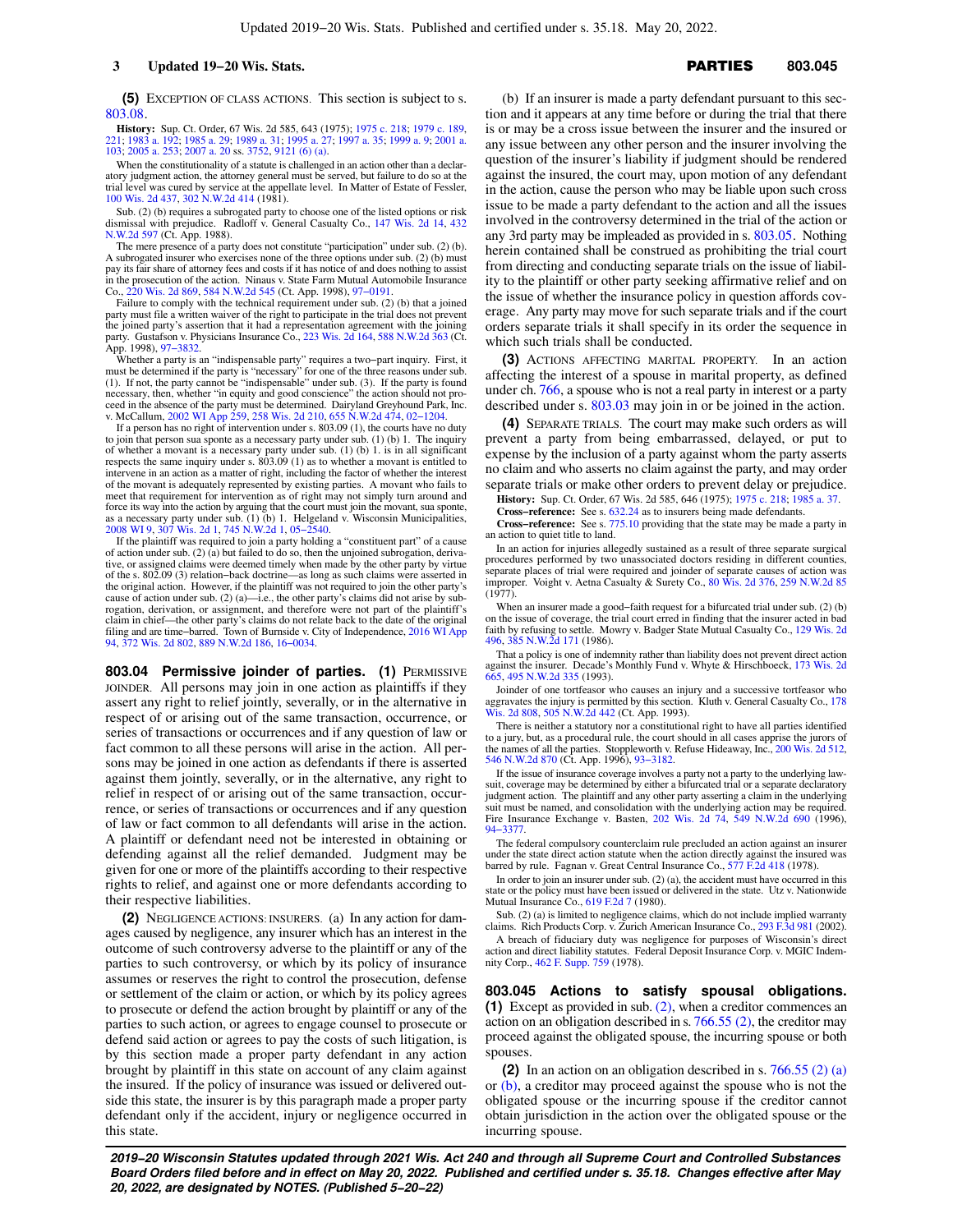**(3)** After obtaining a judgment, a creditor may proceed against either or both spouses to reach marital property available for satisfaction of the judgment.

**(4)** This section does not affect the property available under s. [766.55 \(2\)](https://docs-preview.legis.wisconsin.gov/document/statutes/766.55(2)) to satisfy the obligation.

**History:** [1985 a. 37.](https://docs-preview.legis.wisconsin.gov/document/acts/1985/37)

**803.05 Third−party practice. (1)** At any time after commencement of the action, a defending party, as a 3rd−party plaintiff, may cause a summons and complaint to be served upon a person not a party to the action who is or may be liable to the defending party for all or part of the plaintiff's claim against the defending party, or who is a necessary party under s. [803.03](https://docs-preview.legis.wisconsin.gov/document/statutes/803.03). The 3rd−party plaintiff need not obtain leave to implead if he or she serves the 3rd−party summons and 3rd−party complaint not later than 6 months after the summons and complaint are filed or the time set in a scheduling order under s. [802.10](https://docs-preview.legis.wisconsin.gov/document/statutes/802.10); thereafter, the 3rd− party plaintiff must obtain leave on motion upon notice to all parties to the action. The person served with the summons and 3rd− party complaint, hereinafter called the 3rd−party defendant, shall make defenses to the 3rd−party plaintiff's claim as provided in s. [802.06](https://docs-preview.legis.wisconsin.gov/document/statutes/802.06) and counterclaims against the 3rd−party plaintiff and cross claims against any other defendant as provided in s. [802.07.](https://docs-preview.legis.wisconsin.gov/document/statutes/802.07) The 3rd−party defendant may assert against the plaintiff any defenses which the 3rd−party plaintiff has to the plaintiff's claim. The 3rd− party defendant may also assert any claim against the plaintiff if the claim is based upon the same transaction, occurrence or series of transactions or occurrences as is the plaintiff's claim against the 3rd−party plaintiff. The plaintiff may assert any claim against the 3rd−party defendant if the claim is based upon the same transaction, occurrence or series of transactions or occurrences as is the plaintiff's claim against the 3rd−party plaintiff, and the 3rd−party defendant thereupon shall assert defenses as provided in s. [802.06](https://docs-preview.legis.wisconsin.gov/document/statutes/802.06) and counterclaims and cross claims as provided in s. [802.07.](https://docs-preview.legis.wisconsin.gov/document/statutes/802.07)

**(2)** When a counterclaim is asserted against a plaintiff, the plaintiff may cause a 3rd party to be brought in under circumstances which under this section would entitle a defendant to do so.

**(3)** Oral argument permitted on motions under this section may be heard by telephone under s. [807.13 \(1\)](https://docs-preview.legis.wisconsin.gov/document/statutes/807.13(1)).

**History:** Sup. Ct. Order, 67 Wis. 2d 585, 648 (1975); [1975 c. 218](https://docs-preview.legis.wisconsin.gov/document/acts/1975/218); Sup. Ct. Order, 82 Wis. 2d ix (1978); Sup. Ct. Order, 141 Wis. 2d xiii (1987); [2005 a. 253;](https://docs-preview.legis.wisconsin.gov/document/acts/2005/253) [2007 a.](https://docs-preview.legis.wisconsin.gov/document/acts/2007/97) [97.](https://docs-preview.legis.wisconsin.gov/document/acts/2007/97)

**Judicial Council Committee's Note, 1977:** Sub. (1) has been amended to allow a third−party plaintiff to serve the third−party summons and third−party complaint without leave of the court to implead if the third−party summons and third−party complaint are filed not later than 6 months after the summons and complaint in the original action are filed. The new six−month time period has been created since the old time period allowing a third−party plaintiff to file a third−party summons and third−party complaint without the need to obtain leave to implead during the time set in a scheduling order under s. 802.10 can no longer apply in most cases. The use of such a scheduling order is now completely discretionary with the trial judge. [Re Order effective July 1, 1978]

**Judicial Council Note, 1988:** Sub. (3) [created] allows oral argument permitted on motions under this section to be heard by telephone conference. [Re Order effec-tive Jan. 1, 1988]

The statute of limitations is applicable to a claim made under sub. (1). Strassman v. Muranyi, [225 Wis. 2d 784](https://docs-preview.legis.wisconsin.gov/document/courts/225%20Wis.%202d%20784), [594 N.W.2d 398](https://docs-preview.legis.wisconsin.gov/document/courts/594%20N.W.2d%20398) (Ct. App. 1999), [98−3039.](https://docs-preview.legis.wisconsin.gov/document/wicourtofappeals/98-3039)

**803.06 Misjoinder and nonjoinder of parties. (1)** Misjoinder of parties is not ground for dismissal of an action. Parties may be dropped or added by order of the court on motion of any party or on its own initiative at any stage of the action and on such terms as are just. Any claim against a party may be severed and proceeded with separately. Oral argument permitted on motions under this subsection may be heard by telephone under s. [807.13](https://docs-preview.legis.wisconsin.gov/document/statutes/807.13(1)) [\(1\)](https://docs-preview.legis.wisconsin.gov/document/statutes/807.13(1)).

**(2)** When it comes to the attention of the court that the summons has not been served upon a named defendant, the court may enter an order on its own initiative, after notice to parties of record, dismissing the action as to that defendant without prejudice.

**History:** Sup. Ct. Order, 67 Wis. 2d 585, 649 (1975); Sup. Ct. Order, 73 Wis. 2d xxxi (1976); Sup. Ct. Order, 141 Wis. 2d xiii (1987).

**Judicial Council Committee's Note, 1976:** Sub. (2) establishes an efficient procedure for dismissing an action against a defendant who has not been served. It will

## **803.045** PARTIES **Updated 19−20 Wis. Stats. 4**

help alleviate situations such as clouds on title that could result from a summons that was not served being on file with the clerk of court. [Re Order effective Jan. 1, 1977] **Judicial Council Note, 1988:** Sub. (1) is amended to permit oral argument on motions to drop or add parties to be heard by telephone conference. [Re Order effective Jan. 1, 1988]

**803.07 Interpleader.** Persons having claims against the plaintiff may be joined as defendants and required to interplead when their claims are such that the plaintiff is or may be exposed to double or multiple liability. It is not ground for objection to the joinder that the claims of the several claimants or the titles on which their claims depend do not have a common origin or are not identical but are adverse to and independent of one another, or that the plaintiff avers that the plaintiff is not liable in whole or in part to any or all of the claimants. A defendant exposed to similar liability may obtain such interpleader by way of cross claim or counterclaim. The provisions of this section supplement and do not in any way limit the joinder of parties permitted in s. [803.04.](https://docs-preview.legis.wisconsin.gov/document/statutes/803.04)

**History:** Sup. Ct. Order, 67 Wis. 2d 585, 649 (1975); [1975 c. 218](https://docs-preview.legis.wisconsin.gov/document/acts/1975/218); [2007 a. 97.](https://docs-preview.legis.wisconsin.gov/document/acts/2007/97) As I See It: Improving Interpleader: Discharge Stakeholders from Litigation. Finerty. Wis. Law. June 2020.

**803.08 Class actions. (1)** PREREQUISITES. One or more members of a class may sue or be sued as representative parties on behalf of all members only if the court finds all of the following:

(a) The class is so numerous that joinder of all members is impracticable.

(b) There are questions of law or fact common to the class.

(c) The claims or defenses of the representative parties are typical of the claims or defenses of the class.

(d) The representative parties will fairly and adequately protect the interests of the class.

**(2)** TYPES OF CLASS ACTIONS. A class action may be maintained if sub. [\(1\)](https://docs-preview.legis.wisconsin.gov/document/statutes/803.08(1)) is satisfied and if the court finds that any of the following are satisfied:

(a) Prosecuting separate actions by or against individual class members would create a risk of either of the following:

1. Inconsistent or varying adjudications with respect to individual class members that would establish incompatible standards of conduct for the party opposing the class.

2. Adjudications with respect to individual class members that, as a practical matter, would be dispositive of the interests of the other members not parties to the individual adjudications or would substantially impair or impede their ability to protect their interests.

(b) The party opposing the class has acted or refused to act on grounds that apply generally to the class, so that final injunctive relief or corresponding declaratory relief is appropriate respecting the class as a whole.

(c) The court finds that the questions of law or fact common to class members predominate over any questions affecting only individual members, and that a class action is superior to other available methods for fairly and efficiently adjudicating the controversy. The matters pertinent to these findings include all of the following:

1. The class members' interests in individually controlling the prosecution or defense of separate actions.

2. The extent and nature of any litigation concerning the controversy already begun by or against class members.

3. The desirability or undesirability of concentrating the litigation of the claims in the particular forum.

4. The likely difficulties in managing a class action.

**(3)** CERTIFICATION ORDER. (a) *Time to issue.* At an early practicable time after a person sues or is sued as a class representative, the court must determine by order whether to certify the action as a class action.

(b) *Defining the class; appointing class counsel.* An order that certifies a class action must define the class and the class claims, issues, or defenses, and must appoint class counsel under sub. [\(12\)](https://docs-preview.legis.wisconsin.gov/document/statutes/803.08(12)).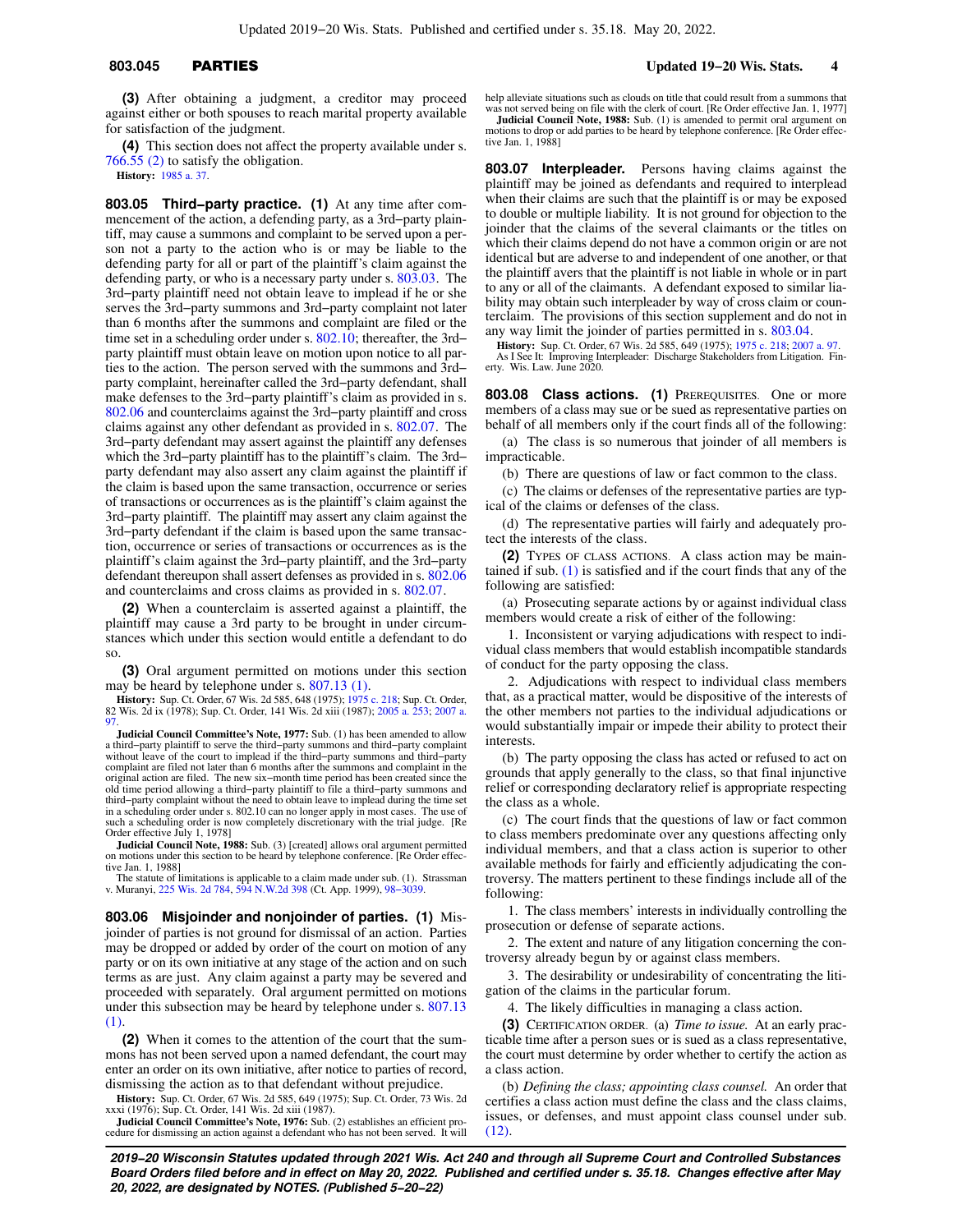### **5 Updated 19−20 Wis. Stats.** PARTIES **803.08**

(c) *Altering or amending the order.* An order that grants or denies class certification may be altered or amended before final judgment.

**(4)** NOTICE. (a) *For sub. (2) (a) or (b) classes.* For any class certified under sub.  $(2)$  (a) or [\(b\)](https://docs-preview.legis.wisconsin.gov/document/statutes/803.08(2)(b)), the court may direct appropriate notice to the class.

(b) *For sub. (2) (c) classes.* For any class certified under sub. [\(2\) \(c\)](https://docs-preview.legis.wisconsin.gov/document/statutes/803.08(2)(c)), the court must direct to class members the best notice that is practicable under the circumstances, including individual notice to all members who can be identified through reasonable effort. The notice must clearly and concisely state in plain, easily understood language, all of the following:

1. The nature of the action.

2. The definition of the class certified.

3. The class claims, issues, or defenses.

4. That a class member may enter an appearance through an attorney if the member so desires.

5. That the court will exclude from the class any member who requests exclusion.

6. The time and manner for requesting exclusion.

7. The binding effect of a class judgment on members under sub. [\(5\)](https://docs-preview.legis.wisconsin.gov/document/statutes/803.08(5)).

**(5)** JUDGMENT. Whether or not favorable to the class, the judgment in a class action must do one of the following:

(a) For any class certified under sub.  $(2)$  (a) or [\(b\),](https://docs-preview.legis.wisconsin.gov/document/statutes/803.08(2)(b)) include and describe those whom the court finds to be class members.

(b) For any class certified under sub. [\(2\) \(c\),](https://docs-preview.legis.wisconsin.gov/document/statutes/803.08(2)(c)) include and specify or describe those to whom the notice under sub. [\(4\)](https://docs-preview.legis.wisconsin.gov/document/statutes/803.08(4)) was directed, who have not requested exclusion, and whom the court finds to be class members.

**(6)** PARTICULAR ISSUES. Notwithstanding ss. [805.05 \(2\)](https://docs-preview.legis.wisconsin.gov/document/statutes/805.05(2)) and [805.09 \(2\)](https://docs-preview.legis.wisconsin.gov/document/statutes/805.09(2)), when appropriate, an action may be brought or maintained as a class action with respect to particular issues.

**(7)** SUBCLASSES. When appropriate, a class may be divided into subclasses that are each treated as a class under this rule.

**(8)** CONDUCTING THE ACTION. (a) *In general.* In conducting an action under this section, the court may issue orders that do any of the following:

1. Determine the course of proceedings or prescribe measures to prevent undue repetition or complication in presenting evidence or argument.

2. Require — to protect class members and fairly conduct the action — giving appropriate notice to some or all class members of any of the following:

a. Any step in the action.

b. The proposed extent of the judgment.

c. The members' opportunity to signify whether they consider the representation fair and adequate, to intervene and present claims or defenses, or to otherwise come into the action.

3. Impose conditions on the representative parties or on intervenors.

4. Require that the pleadings be amended to eliminate allegations about representation of absent persons and that the action proceed accordingly.

5. Deal with similar procedural matters.

(b) *Combining and amending orders.* An order under sub. [\(8\)](https://docs-preview.legis.wisconsin.gov/document/statutes/803.08(8)(a)) [\(a\)](https://docs-preview.legis.wisconsin.gov/document/statutes/803.08(8)(a)) may be altered or amended from time to time and may be combined with an order under s. [802.10.](https://docs-preview.legis.wisconsin.gov/document/statutes/802.10)

**(9)** SETTLEMENT, VOLUNTARY DISMISSAL, OR COMPROMISE. The claims, issues, or defenses of a certified class may be settled, voluntarily dismissed, or compromised only with the court's approval. All of the following procedures apply to a proposed settlement, voluntary dismissal, or compromise:

(a) The court must direct notice in a reasonable manner to all class members who would be bound by the proposal.

(b) If the proposal would bind class members, the court may approve it only after a hearing and on finding that it is fair, reasonable, and adequate.

(c) The parties seeking approval must file a statement identifying any agreement made in connection with the proposal.

(d) If the class action was previously certified under sub. [\(2\)](https://docs-preview.legis.wisconsin.gov/document/statutes/803.08(2)(c)) [\(c\)](https://docs-preview.legis.wisconsin.gov/document/statutes/803.08(2)(c)), the court may refuse to approve a settlement unless it affords a new opportunity to request exclusion to individual class members who had an earlier opportunity to request exclusion but did not do so.

(e) Any class member may object to the proposal if it requires court approval under sub. [\(9\);](https://docs-preview.legis.wisconsin.gov/document/statutes/803.08(9)) the objection may be withdrawn only with the court's approval.

**(10)** DISPOSITION OF RESIDUAL FUNDS. (a) In this subsection:

1. "Residual funds" means funds that remain after the payment of all approved class member claims, expenses, litigation costs, attorney fees, and other court−approved disbursements in an action under this section.

2. "WisTAF" means the Wisconsin Trust Account Foundation, Inc.

(b) 1. Any order entering a judgment or approving a proposed compromise of a class action that establishes a process for identifying and compensating members of the class shall provide for disbursement of any residual funds. In class actions in which residual funds remain, not less than 50 percent of the residual funds shall be disbursed to WisTAF to support direct delivery of legal services to persons of limited means in non−criminal matters. The circuit court may disburse the balance of any residual funds beyond the minimum percentage to WisTAF for purposes that have a direct or indirect relationship to the objectives of the underlying litigation or otherwise promote the substantive or procedural interests of members of the certified class.

2. This subsection does not prohibit the trial court from approving a settlement that does not create residual funds.

**(11)** INTERLOCUTORY APPEAL OF CLASS CERTIFICATION. (a) When practicable after the commencement of an action brought as a class action, the court shall determine by order whether it is to be so maintained. If the court finds that the action should be maintained as a class action, it shall certify the action accordingly on the basis of a written decision setting forth all reasons why the action may be maintained and describing all evidence in support of the determination. An order under this subsection may be altered, amended, or withdrawn at any time before the decision on the merits. The court may direct appropriate notice to the class.

(b) An appellate court shall hear an appeal of an order granting or denying class action certification, or denying a motion to decertify a class action, if a notice of appeal is filed within 14 days after entry of the order. During the pendency of an appeal under this subsection, all discovery and other proceedings shall be stayed, except that the trial court shall retain sufficient jurisdiction over the case to consider and implement a settlement of the action if a settlement is reached between the parties.

**(12)** CLASS COUNSEL. (a) *Appointing class counsel.* Unless a statute provides otherwise, a court that certifies a class must appoint class counsel.

(b) 1. In appointing class counsel, the court must consider all of the following:

a. The work counsel has done in identifying or investigating potential claims in the action.

b. Counsel's experience in handling class actions, other complex litigation, and the types of claims asserted in the action.

c. Counsel's knowledge of the applicable law.

d. The resources that counsel will commit to representing the class.

2. In appointing class counsel, the court may do any of the following: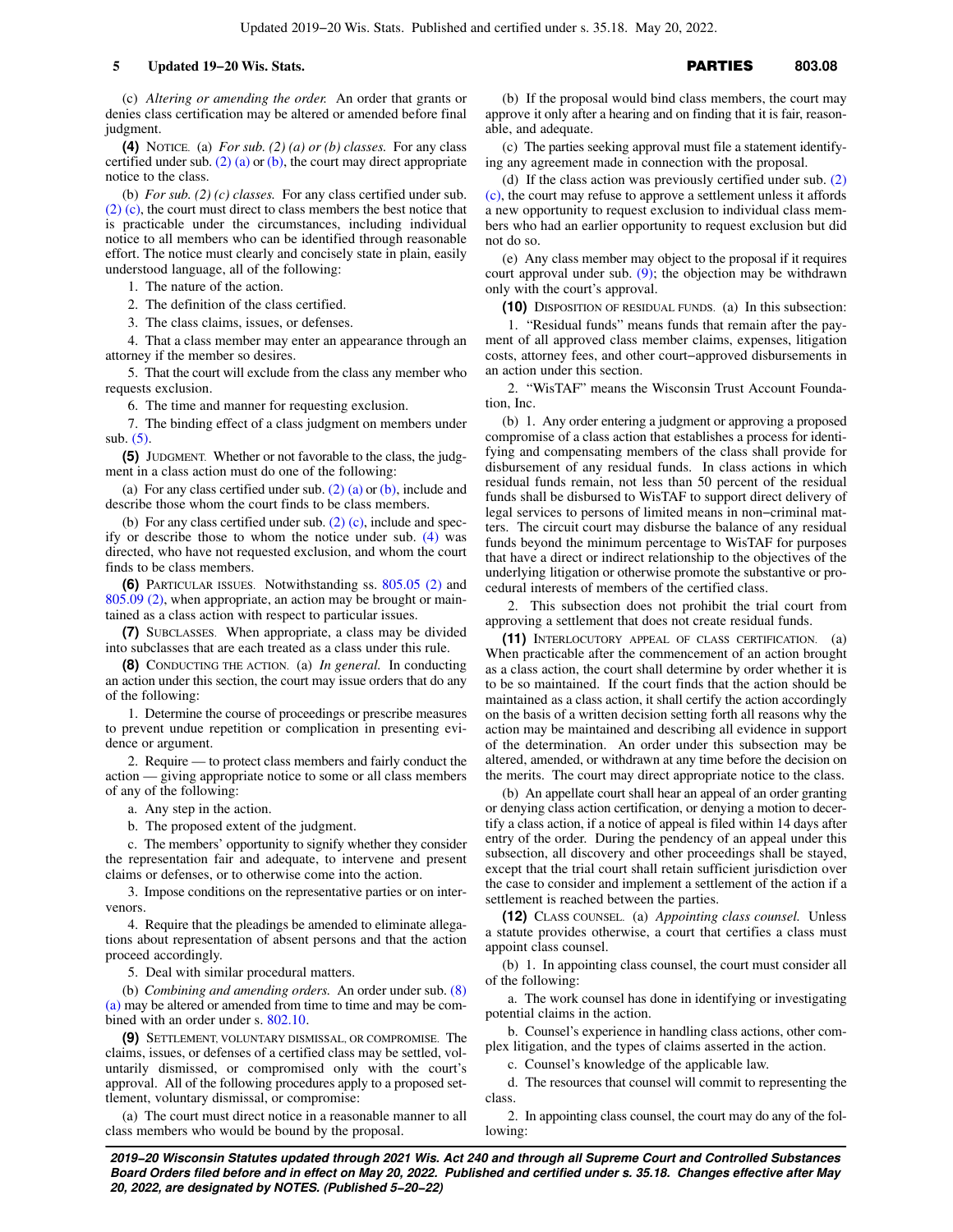a. Consider any other matter pertinent to counsel's ability to fairly and adequately represent the interests of the class.

b. Order potential class counsel to provide information on any subject pertinent to the appointment and to propose terms for attorney fees and nontaxable costs.

c. Include in the appointing order provisions about the award of attorney fees or nontaxable costs under sub. [\(13\).](https://docs-preview.legis.wisconsin.gov/document/statutes/803.08(13))

d. Make further orders in connection with the appointment.

(c) *Standard for appointing class counsel.* When one applicant seeks appointment as class counsel, the court may appoint that applicant only if the applicant is adequate under sub. [\(12\) \(a\)](https://docs-preview.legis.wisconsin.gov/document/statutes/803.08(12)(a)) and [\(d\)](https://docs-preview.legis.wisconsin.gov/document/statutes/803.08(12)(d)). If more than one adequate applicant seeks appointment, the court must appoint the applicant best able to represent the interests of the class.

(d) *Interim counsel.* The court may designate interim counsel to act on behalf of a putative class before determining whether to certify the action as a class action.

(e) *Duty of class counsel.* Class counsel must fairly and adequately represent the interests of the class.

**(13)** ATTORNEY FEES AND NONTAXABLE COSTS. In a certified class action, the court may award reasonable attorney fees and nontaxable costs that are authorized by law or by the parties' agreement. All of the following procedures apply:

(a) A claim for an award must be made by motion, subject to the provisions of this subsection, at a time the court sets. Notice of the motion must be served on all parties and, for motions by class counsel, directed to class members in a reasonable manner.

(b) A class member, or a party from whom payment is sought, may object to the motion.

(c) The court may hold a hearing and must find the facts and state its legal conclusions under s. [805.17 \(2\).](https://docs-preview.legis.wisconsin.gov/document/statutes/805.17(2))

(d) The court may refer issues related to the amount of the award to a referee, as provided in s. [805.06.](https://docs-preview.legis.wisconsin.gov/document/statutes/805.06)

**(14)** PROHIBITION AGAINST CERTAIN CLASS ACTIONS. No claim may be maintained against the state or any other party under this section if the relief sought includes the refund of or damages associated with a tax administered by the state.

**History:** Sup. Ct. Order, 67 Wis. 2d 585, 650 (1975); [2011 a. 68;](https://docs-preview.legis.wisconsin.gov/document/acts/2011/68) Sup. Ct. Order No. 15–06, 2016 WI 50, 369 Wis. 2d xxiii; Sup. Ct. Order No. 17–03, 2017 WI 108,<br>378 Wis. 2d xxi; [2017 a. 235.](https://docs-preview.legis.wisconsin.gov/document/acts/2017/235)

**NOTE: Sup. Ct. Order No. [17−03](https://docs-preview.legis.wisconsin.gov/document/sco/17-03) states that "the Judicial Council Committee Notes above are not adopted, but will be published and may be consulted for guidance in interpreting and applying these rules."**

**Judicial Council Committee Notes, 2017:** By S. Ct. Order 17−03, [2017 WI 108](https://docs-preview.legis.wisconsin.gov/document/courts/2017%20WI%20108) (issued December 21, 2017, eff. July 1, 2018) the supreme court repealed and recre-ated s. 803.08. Recreated s. 803.08 is based on Rule 23 of the Federal Rules of Civil Procedure. Federal Rule 23 was adopted in its modern form in 1966, and it has been the subject of decades of careful review by the federal Advisory Committee on Civil Rules.

The Judicial Council's intent was to craft a Wisconsin class action rule that tracks as closely as possible federal practice so that Wisconsin courts and practitioners can look to the well−developed body of federal case law interpreting Rule 23 for guidance. Additionally, the federal Advisory Committee Notes accompanying Rule 23 are instructive, though not binding, and should be consulted.

To the extent that the language of s. 803.08 differs from federal Rule 23, the Committee's intent was to conform the federal rule to Wisconsin statutory drafting standards without changing the substantive meaning of any provision.

Subsection (6), Particular issues. In Waters ex rel. Skow v. Pertzborn, [243 Wis. 2d](https://docs-preview.legis.wisconsin.gov/document/courts/243%20Wis.%202d%20703) [703](https://docs-preview.legis.wisconsin.gov/document/courts/243%20Wis.%202d%20703) (2001), the Wisconsin Supreme Court held that the circuit court was barred by statute from ordering separate trials before different juries on the issues of liability and damages arising from the same claim. The court's holding was based on Wis. Stats. ss. 805.05 (2) and 805.09 (2).

Without deciding whether these rules would preclude a court from permitting a class action with respect to particular issues, the Committee has added the introduc-tory phrase to this section to make it clear that such class actions are permitted. The inability to bring or maintain a class action with respect to particular issues would cre-ate an undesirable difference between Wisconsin practice and practice in the federal courts under Fed. R. Civ. P. 23(c)(4). Moreover, the Wisconsin Legislature has already adopted a former version of Rule  $23(c)(4)$  as part of the procedure for class actions brought under the Wisconsin Consumer Act, in current s. 426.110 (10). (The procedures for class actions under that act are proposed for repeal as unnecessary after the adoption of revised s. 803.08.)

Subsection (10), Disposition of residual funds, and sub. (14), Prohibition against certain class actions, are the only provisions in recreated s. 803.08 that depart from the federal rule. Federal Rule 23 does not contain a provision comparable to sub. (10), which was originally adopted by the Wisconsin Supreme Court as s. 803.08 (2), effective January 1, 2017. Federal Rule 23 also does not contain a provision comparable to sub. (14), which was added by [2011 Wis. Act 68](https://docs-preview.legis.wisconsin.gov/document/acts/2011/68) to prohibit class action suits against the state seeking tax refunds, effective March 1, 2012.

Subsection (11), Appeals. Subsection (11) is modeled on F.R.C.P. 23(f). Interlocutory appeals specific to class certifications present unique considerations as compared to other appeals. The federal Advisory Committee Note 1998 amendment is instructive, though not binding, and should be consulted. The class action statute, s. 260.12 [now s. 803.08], is part of title XXV of the stat-

utes [now chs. 801 to 823], and the scope of title XXV is restricted to civil actions in courts of record. The county board is not a court of record. The class action statute can have no application to making claims against a county. Multiple claims must identify each claimant and show each claimant's authorization. Hicks v. Milwaukee County, [71 Wis. 2d 401,](https://docs-preview.legis.wisconsin.gov/document/courts/71%20Wis.%202d%20401) [238 N.W.2d 509](https://docs-preview.legis.wisconsin.gov/document/courts/238%20N.W.2d%20509) (1974). But see Townsend v. Neenah Joint School District, [2014 WI App 117](https://docs-preview.legis.wisconsin.gov/document/courts/2014%20WI%20App%20117), [358 Wis. 2d 618,](https://docs-preview.legis.wisconsin.gov/document/courts/358%20Wis.%202d%20618) [856 N.W.2d 644](https://docs-preview.legis.wisconsin.gov/document/courts/856%20N.W.2d%20644), [13−2839.](https://docs-preview.legis.wisconsin.gov/document/wicourtofappeals/13-2839)

The trial court did not abuse its discretion in determining that an action for damages caused by the negligent withdrawal of groundwater was not an appropriate class action. Nolte v. Michels Pipeline Const. Inc., [83 Wis. 2d 171](https://docs-preview.legis.wisconsin.gov/document/courts/83%20Wis.%202d%20171), [265 N.W.2d 482](https://docs-preview.legis.wisconsin.gov/document/courts/265%20N.W.2d%20482) (1978).

The test of common interest to maintain a class action is whether all members of the purported class desire the same outcome that their alleged representatives desire. Goebel v. First Federal Savings & Loan Ass'n, [83 Wis. 2d 668](https://docs-preview.legis.wisconsin.gov/document/courts/83%20Wis.%202d%20668), [266 N.W.2d 352](https://docs-preview.legis.wisconsin.gov/document/courts/266%20N.W.2d%20352) (1978).

The maintenance of a class action involving nonresident class members does not exceed the constitutional limits of the jurisdiction of the courts of this state. The due process requisites for the exercise of jurisdiction over unnamed nonresident plaintiffs are adequate notice and representation. Schlosser v. Allis–Chalmers Corp., [86 Wis.](https://docs-preview.legis.wisconsin.gov/document/courts/86%20Wis.%202d%20226) [2d 226](https://docs-preview.legis.wisconsin.gov/document/courts/86%20Wis.%202d%20226), [271 N.W.2d 879](https://docs-preview.legis.wisconsin.gov/document/courts/271%20N.W.2d%20879) (1978).

The trial court must decide if the named plaintiffs can fairly represent the common class interest that they share with the represented class and if joinder of all members is impracticable. O'Leary v. Howard Young Medical Center, [89 Wis. 2d 156](https://docs-preview.legis.wisconsin.gov/document/courts/89%20Wis.%202d%20156), [278](https://docs-preview.legis.wisconsin.gov/document/courts/278%20N.W.2d%20217) [N.W.2d 217](https://docs-preview.legis.wisconsin.gov/document/courts/278%20N.W.2d%20217) (Ct. App. 1979).

To bring a class action: 1) there must be a common or general interest shared by all members of the class; 2) the named parties must represent the interest involved; and 3) it must be impractical to bring all interested parties before the court. Mercury Record v. Economic Consultants, [91 Wis. 2d 482](https://docs-preview.legis.wisconsin.gov/document/courts/91%20Wis.%202d%20482), [283 N.W.2d 613](https://docs-preview.legis.wisconsin.gov/document/courts/283%20N.W.2d%20613) (Ct. App. 1979).

In addition to considering the *Mercury* factors, the trial court must weigh the advantages of disposing of the entire controversy in one proceeding against the diffi-culties of combining divergent issues and persons. Cruz v. All Saints Healthcare System, Inc., [2001 WI App 67,](https://docs-preview.legis.wisconsin.gov/document/courts/2001%20WI%20App%2067) [242 Wis. 2d 432](https://docs-preview.legis.wisconsin.gov/document/courts/242%20Wis.%202d%20432), [625 N.W.2d 344,](https://docs-preview.legis.wisconsin.gov/document/courts/625%20N.W.2d%20344) 00–1473.<br>The trial court did not err when it determined that a proposed class

sands of presently and formerly employed hourly paid Wal−Mart employees" should not be certified because, among other reasons, the proposed class would be unmanageable, recognizing that much of the pertinent Wal−Mart payroll records were gen-erated in the first instance by members of the proposed class and that, therefore, Wal− Mart had a right to examine each individual claimant regarding the circumstances of his or her employment, and each instance of missed break time or off−the−clock work. Hermanson v. Wal Mart Stores, Inc., [2006 WI App 36,](https://docs-preview.legis.wisconsin.gov/document/courts/2006%20WI%20App%2036) [290 Wis. 2d 225,](https://docs-preview.legis.wisconsin.gov/document/courts/290%20Wis.%202d%20225) [711](https://docs-preview.legis.wisconsin.gov/document/courts/711%20N.W.2d%20694) [N.W.2d 694,](https://docs-preview.legis.wisconsin.gov/document/courts/711%20N.W.2d%20694) [04−2926.](https://docs-preview.legis.wisconsin.gov/document/wicourtofappeals/04-2926)

Nothing in Wisconsin law bars class action against a governmental body that is a mass action of named claimants bringing similar claims, provided that each claimant has complied with s. 893.80. Townsend v. Neenah Joint School District, [2014 WI](https://docs-preview.legis.wisconsin.gov/document/courts/2014%20WI%20App%20117) [App 117](https://docs-preview.legis.wisconsin.gov/document/courts/2014%20WI%20App%20117), [358 Wis. 2d 618,](https://docs-preview.legis.wisconsin.gov/document/courts/358%20Wis.%202d%20618) [856 N.W.2d 644](https://docs-preview.legis.wisconsin.gov/document/courts/856%20N.W.2d%20644), [13−2839](https://docs-preview.legis.wisconsin.gov/document/wicourtofappeals/13-2839).

The revised class certification rule directs courts to look to federal case law for guidance. Federal appellate courts review class certification decisions deferentially, in recognition of the fact that Federal Rule of Civil Procedure 23 gives the district courts broad discretion to determine whether certification of a class action lawsuit is appropriate. Federal appellate courts will reverse a class certification decision only when they find an abuse of discretion. Thus, a trial court's decision to grant or deny a motion for class certification is committed to the trial court's discretion. Harwood v. Wheaton Franciscan Services, Inc., [2019 WI App 53](https://docs-preview.legis.wisconsin.gov/document/courts/2019%20WI%20App%2053), [388 Wis. 2d 546](https://docs-preview.legis.wisconsin.gov/document/courts/388%20Wis.%202d%20546), [933 N.W.2d](https://docs-preview.legis.wisconsin.gov/document/courts/933%20N.W.2d%20654)

[654,](https://docs-preview.legis.wisconsin.gov/document/courts/933%20N.W.2d%20654) [18−1836.](https://docs-preview.legis.wisconsin.gov/document/wicourtofappeals/18-1836) Sub. (1) requires a plaintiff to first establish three facts about the proposed class and the representative—referred to as numerosity, commonality, and typicality—and one fact about the plaintiff's ability to represent the class. Under sub. (2) (c), a trial court must find that the questions of law or fact common to class members predominate over any questions affecting only individual members and that a class action is superior to other available methods for fairly and efficiently adjudicating the controversy—referred to as the predominancy and superiority requirements. Harwood v. Wheaton Franciscan Services, Inc., [2019 WI App 53](https://docs-preview.legis.wisconsin.gov/document/courts/2019%20WI%20App%2053), [388 Wis. 2d 546](https://docs-preview.legis.wisconsin.gov/document/courts/388%20Wis.%202d%20546), [933 N.W.2d](https://docs-preview.legis.wisconsin.gov/document/courts/933%20N.W.2d%20654) [654,](https://docs-preview.legis.wisconsin.gov/document/courts/933%20N.W.2d%20654) [18−1836.](https://docs-preview.legis.wisconsin.gov/document/wicourtofappeals/18-1836)

Viewpoint: A Call to Reform Wisconsin's Class−Action Statute. Benson, Olson, & Kaplan. Wis. Law. Sept. 2011.

A Primer: Wisconsin's New Class Action Statute. Leffel, Haas, & Wegrzyn. Wis. Law. Apr. 2018.

**803.09 Intervention. (1)** Upon timely motion anyone shall be permitted to intervene in an action when the movant claims an interest relating to the property or transaction which is the subject of the action and the movant is so situated that the disposition of the action may as a practical matter impair or impede the movant's ability to protect that interest, unless the movant's interest is adequately represented by existing parties.

**(2)** Upon timely motion anyone may be permitted to intervene in an action when a movant's claim or defense and the main action have a question of law or fact in common. When a party to an action relies for ground of claim or defense upon any statute or executive order or rule administered by a federal or state governmental officer or agency or upon any regulation, order, rule, requirement or agreement issued or made pursuant to the statute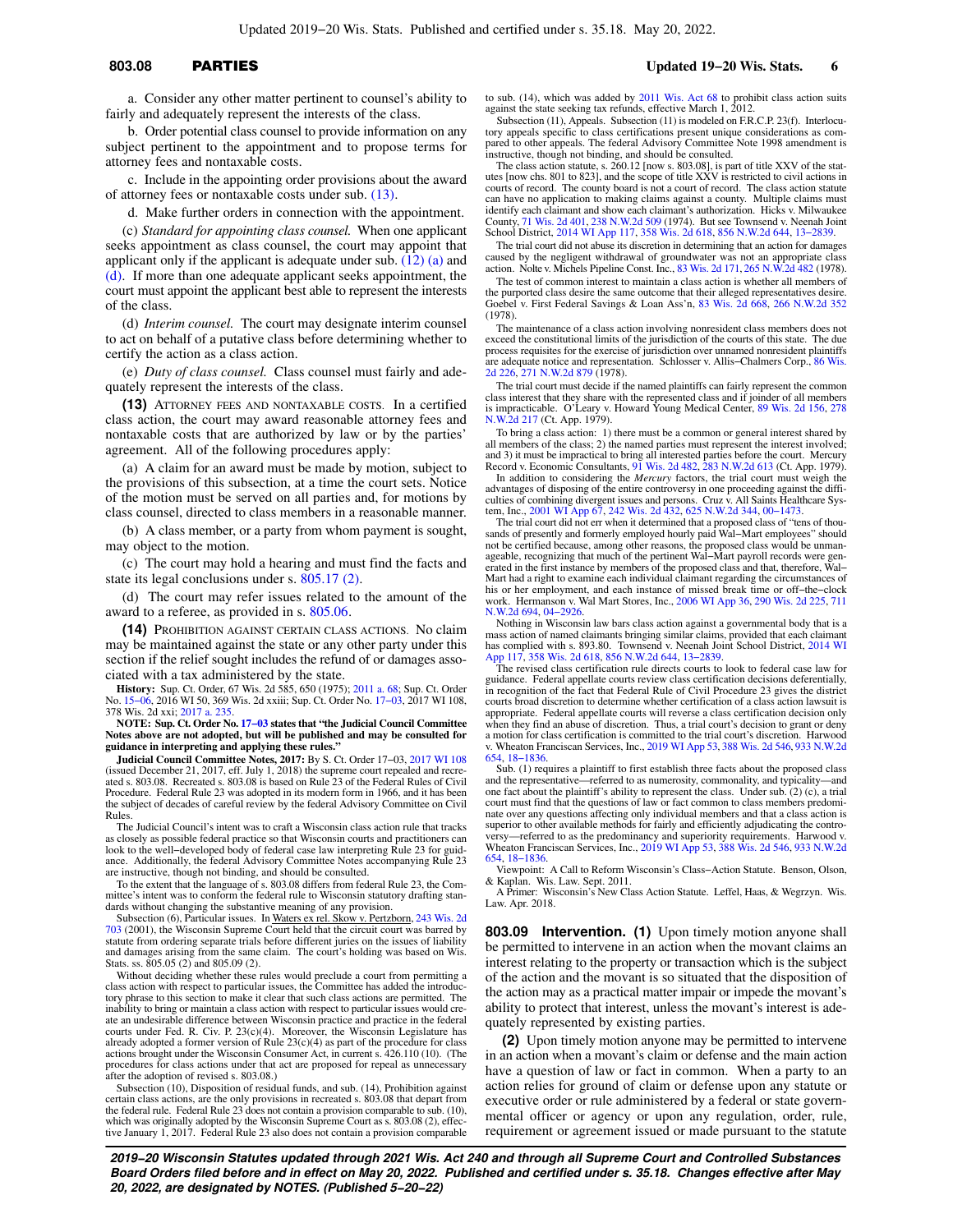### **7 Updated 19−20 Wis. Stats.** PARTIES **803.10**

or executive order, the officer or agency upon timely motion may be permitted to intervene in the action. In exercising its discretion the court shall consider whether the intervention will unduly delay or prejudice the adjudication of the rights of the original parties.

**(2m)** When a party to an action challenges in state or federal court the constitutionality of a statute, facially or as applied, challenges a statute as violating or preempted by federal law, or otherwise challenges the construction or validity of a statute, as part of a claim or affirmative defense, the assembly, the senate, and the legislature may intervene as set forth under s. [13.365](https://docs-preview.legis.wisconsin.gov/document/statutes/13.365) at any time in the action as a matter of right by serving a motion upon the parties as provided in s. [801.14](https://docs-preview.legis.wisconsin.gov/document/statutes/801.14).

**(3)** A person desiring to intervene shall serve a motion to intervene upon the parties as provided in s. [801.14](https://docs-preview.legis.wisconsin.gov/document/statutes/801.14). The motion shall state the grounds therefor and shall be accompanied by a pleading setting forth the claim or defense for which intervention is sought. The same procedure shall be followed when a statute gives a right to intervene.

**History:** Sup. Ct. Order, 67 Wis. 2d 585, 650 (1975); [1975 c. 218;](https://docs-preview.legis.wisconsin.gov/document/acts/1975/218) [2007 a. 20](https://docs-preview.legis.wisconsin.gov/document/acts/2007/20); [2015](https://docs-preview.legis.wisconsin.gov/document/acts/2015/55) [a. 55](https://docs-preview.legis.wisconsin.gov/document/acts/2015/55); [2017 a. 369](https://docs-preview.legis.wisconsin.gov/document/acts/2017/369).

A postjudgment applicant for leave to intervene must show sufficient reason for having waited. Milwaukee Sewerage Commission v. DNR, [104 Wis. 2d 182,](https://docs-preview.legis.wisconsin.gov/document/courts/104%20Wis.%202d%20182) [311](https://docs-preview.legis.wisconsin.gov/document/courts/311%20N.W.2d%20677) [N.W.2d 677](https://docs-preview.legis.wisconsin.gov/document/courts/311%20N.W.2d%20677) (Ct. App. 1981).

Intervenors in an action cannot continue their claim once the original action is dismissed. Intervention will not be permitted to breathe life into a nonexistent lawsuit. Fox v. DHSS, [112 Wis. 2d 514](https://docs-preview.legis.wisconsin.gov/document/courts/112%20Wis.%202d%20514), [334 N.W.2d 532](https://docs-preview.legis.wisconsin.gov/document/courts/334%20N.W.2d%20532) (1983).

A newspaper could intervene to protect the right to examine a sealed court file. State ex rel. Bilder v. Town of Delavan, [112 Wis. 2d 539](https://docs-preview.legis.wisconsin.gov/document/courts/112%20Wis.%202d%20539), [334 N.W.2d 252](https://docs-preview.legis.wisconsin.gov/document/courts/334%20N.W.2d%20252) (1983).

A newspaper's postjudgment motion to intervene to open sealed court records was timely and proper. C.L. v. Edson, [140 Wis. 2d 168](https://docs-preview.legis.wisconsin.gov/document/courts/140%20Wis.%202d%20168), [409 N.W.2d 417](https://docs-preview.legis.wisconsin.gov/document/courts/409%20N.W.2d%20417) (Ct. App. 1987). Motions to intervene are evaluated practically, and not technically, with an eye toward disposing of lawsuits by involving as many apparently concerned persons as is compatible with efficiency and due process. There is no requirement that the intervenor's interest be judicially enforceable in a separate proceeding. Wolff v. Town of Jamestown, [229 Wis. 2d 738](https://docs-preview.legis.wisconsin.gov/document/courts/229%20Wis.%202d%20738), [601 N.W.2d 301](https://docs-preview.legis.wisconsin.gov/document/courts/601%20N.W.2d%20301) (Ct. App. 1999), [98−2974](https://docs-preview.legis.wisconsin.gov/document/wicourtofappeals/98-2974).

After intervention, an intervenor's status is the same as all other parties. Once a party intervenes, all claims and defenses against it may be asserted. Kohler Co. v. Sogen International Fund, Inc., [2000 WI App 60,](https://docs-preview.legis.wisconsin.gov/document/courts/2000%20WI%20App%2060) [233 Wis. 2d 592,](https://docs-preview.legis.wisconsin.gov/document/courts/233%20Wis.%202d%20592) [608 N.W.2d 746](https://docs-preview.legis.wisconsin.gov/document/courts/608%20N.W.2d%20746), [99−0960](https://docs-preview.legis.wisconsin.gov/document/wicourtofappeals/99-0960).

A nonparty to a circuit court action may intervene in an appeal brought by another<br>party, even after the time for filing a notice of appeal has passed. City of Madison<br>v. WERC, [2000 WI 39](https://docs-preview.legis.wisconsin.gov/document/courts/2000%20WI%2039), [234 Wis. 2d 550](https://docs-preview.legis.wisconsin.gov/document/courts/234%20Wis.%202d%20550), [610 N.W.2d 94](https://docs-preview.legis.wisconsin.gov/document/courts/610%20N.W.2d%2094), 9

In order to prevail, a prospective intervenor must demonstrate that: 1) the movant claims an interest relating to the property or transaction subject of the action; 2) the disposition of the action may as a practical matter impair or impede the proposed intervenor's ability to protect that interest; 3) the movant's interest will not be adequately represented by existing parties to the action; and 4) the motion to intervene<br>was made in a timely fashion. Motions to intervene must be evaluated with an eye<br>toward disposing of lawsuits by involving as many appar

whether a motion to intervene is timely. The question of timeliness is a determination necessarily left to the discretion of the circuit court and turns on whether, under all the circumstances, a proposed intervenor acted promptly and whether intervention will prejudice the original parties. Postjudgment motions for intervention will be<br>granted only upon a strong showing of justification for failure to request intervention<br>sooner. Olivarez v. Unitrin Property & Casualty Ins [296 Wis. 2d 337,](https://docs-preview.legis.wisconsin.gov/document/courts/296%20Wis.%202d%20337) [723 N.W. 2d 131](https://docs-preview.legis.wisconsin.gov/document/courts/723%20N.W.%202d%20131), [05−2471](https://docs-preview.legis.wisconsin.gov/document/wicourtofappeals/05-2471).

Intervention by the legislature in a case with policy or budgetary ramifications when the executive branch, through the attorney general, fulfills its traditional role defending legislation before the court is not required. Legislators may often have a preference for how the judicial branch should interpret a statute, but such mere prefer-ences do not constitute sufficiently related or potentially impaired interests within the meaning of sub. (1). Helgeland v. Wisconsin Municipalities, [2006 WI App 216](https://docs-preview.legis.wisconsin.gov/document/courts/2006%20WI%20App%20216), [296](https://docs-preview.legis.wisconsin.gov/document/courts/296%20Wis.%202d%20880) [Wis. 2d 880,](https://docs-preview.legis.wisconsin.gov/document/courts/296%20Wis.%202d%20880) [724 N.W. 2d 208,](https://docs-preview.legis.wisconsin.gov/document/courts/724%20N.W.%202d%20208) [05−2540](https://docs-preview.legis.wisconsin.gov/document/wicourtofappeals/05-2540).

Affirmed on other grounds. [2008 WI 9](https://docs-preview.legis.wisconsin.gov/document/courts/2008%20WI%209), [307 Wis. 2d 1,](https://docs-preview.legis.wisconsin.gov/document/courts/307%20Wis.%202d%201) [745 N.W.2d 1](https://docs-preview.legis.wisconsin.gov/document/courts/745%20N.W.2d%201), 05–2540.<br>In the context of sub. (2), "defense" conveys that the person seeking to intervene, although not named as a defendant, could be a defendant to a c or a defendant to a similar or related claim. Sub. (3) supports this construction of "defense,"conveying that the "claim" or "defense" is more than arguments or issues a non−party wishes to address and is the type of matter presented in a pleading—either allegations that show why a party is entitled to the relief sought on a claim or allegations that show why a party proceeded against is entitled to prevail against the claim. Helgeland v. Wisconsin Municipalities, [2006 WI App 216](https://docs-preview.legis.wisconsin.gov/document/courts/2006%20WI%20App%20216), [296 Wis. 2d](https://docs-preview.legis.wisconsin.gov/document/courts/296%20Wis.%202d%20880) 0, [724 N.W. 2d 208,](https://docs-preview.legis.wisconsin.gov/document/courts/724%20N.W.%202d%20208) 05-2540.

Affirmed on other grounds. [2008 WI 9](https://docs-preview.legis.wisconsin.gov/document/courts/2008%20WI%209), [307 Wis. 2d 1,](https://docs-preview.legis.wisconsin.gov/document/courts/307%20Wis.%202d%201) [745 N.W.2d 1](https://docs-preview.legis.wisconsin.gov/document/courts/745%20N.W.2d%201), [05−2540.](https://docs-preview.legis.wisconsin.gov/document/wisupremecourt/05-2540) Courts have no precise formula for determining whether a potential intervenor

meets the requirements of sub. (1) The analysis is holistic, flexible, and highly fact− specific. Sub. (1) attempts to strike a balance between two conflicting public policies: that the original parties to a lawsuit should be allowed to conduct and conclude their own lawsuit and that persons should be allowed to join a lawsuit in the interest of the speedy and economical resolution of controversies. Despite its nomenclature, inter-vention "as of right" usually turns on judgment calls and fact assessments that a reviewing court is unlikely to disturb except for clear mistakes. Helgeland v. Wiscon-sin Municipalities, [2008 WI 9,](https://docs-preview.legis.wisconsin.gov/document/courts/2008%20WI%209) [307 Wis. 2d 1](https://docs-preview.legis.wisconsin.gov/document/courts/307%20Wis.%202d%201), [745 N.W.2d 1,](https://docs-preview.legis.wisconsin.gov/document/courts/745%20N.W.2d%201) [05−2540.](https://docs-preview.legis.wisconsin.gov/document/wisupremecourt/05-2540)

If a person has no right of intervention under sub. (1), the courts have no duty to join that person sua sponte as a necessary party under s. 803.03 (1) (b) 1. Whether

a movant is a necessary party under s. 803.03 (1) (b) 1. is in all significant respects the same inquiry under sub. (1) as to whether a movant is entitled to intervene in an action as a matter of right, including the factor of whether the interest of the movant is adequately represented by existing parties. A movant who fails to meet that<br>requirement for intervention as of right may not force its way into the action by argu-<br>ing that the court must join the movant, sua sponte, as 803.03 (1) (b) 1. Helgeland v. Wisconsin Municipalities, [2008 WI 9,](https://docs-preview.legis.wisconsin.gov/document/courts/2008%20WI%209) [307 Wis. 2d 1](https://docs-preview.legis.wisconsin.gov/document/courts/307%20Wis.%202d%201), [745 N.W.2d 1](https://docs-preview.legis.wisconsin.gov/document/courts/745%20N.W.2d%201), 05–25

Certain institutional interests of the legislature were sufficient to defeat a facial challenge to the provisions of this section authorizing legislative intervention in certain cases, and those requiring legislative consent to defend and prosecute certain cases. Service Employees International Union (SEIU), Local 1 v. Vos, [2020 WI 67](https://docs-preview.legis.wisconsin.gov/document/courts/2020%20WI%2067), [393 Wis. 2d 38,](https://docs-preview.legis.wisconsin.gov/document/courts/393%20Wis.%202d%2038) [946 N.W.2d 35,](https://docs-preview.legis.wisconsin.gov/document/courts/946%20N.W.2d%2035) [19−0614.](https://docs-preview.legis.wisconsin.gov/document/wisupremecourt/19-0614)

The language of sub. (2m) implies that intervention should be automatic, without any input from the trial court, as long as the conditions for authorization under s. 13.365 are met. The right to intervene in a federal lawsuit is a purely procedural right, and, even in a diversity suit, it is the Federal Rules of Civil Procedure (FRCP) rather than state law that dictate the procedures, including who may intervene, to be followed. Sub. (2m) cannot supplant the FRCP and make intervention automatic. Planned Parenthood of Wisconsin, Inc. v. Kaul, [942 F.3d 793](https://docs-preview.legis.wisconsin.gov/document/courts/942%20F.3d%20793) (2019).

**803.10 Substitution of parties. (1)** DEATH. (a) If a party dies and the claim is not thereby extinguished, the court may order substitution of the proper parties. The motion for substitution may be made by any party or by the successors or representatives of the deceased party and, together with the notice of hearing, shall be served on the parties as provided in s. [801.14](https://docs-preview.legis.wisconsin.gov/document/statutes/801.14) and upon persons not parties in the manner provided in s. [801.11](https://docs-preview.legis.wisconsin.gov/document/statutes/801.11) for the service of a summons. Unless the motion for substitution is made not later than 90 days after the death is suggested on the record by service of a statement of the facts of the death as provided herein for the service of the motion, the action shall be dismissed as to the deceased party.

(b) In the event of the death of one or more of the plaintiffs or of one or more of the defendants in the action in which the right sought to be enforced survives only to the surviving plaintiffs or only against the surviving defendants, the action does not abate. The death shall be suggested upon the record and the action shall proceed in favor of or against the surviving parties.

**(2)** INCOMPETENCY. If a party is adjudicated incompetent, the court upon motion served as provided in sub.  $(1)$  may allow the action to be continued by or against the party's representative.

**(3)** TRANSFER OF INTEREST. In case of any transfer of interest, the action may be continued by or against the original party unless the court upon motion directs the person to whom the interest is transferred to be substituted in the action or joined with the original party. Service of the motion shall be made as provided in sub. [\(1\).](https://docs-preview.legis.wisconsin.gov/document/statutes/803.10(1))

**(4)** PUBLIC OFFICERS; DEATH OR SEPARATION FROM OFFICE. (a) When a public officer, including a receiver or trustee appointed by virtue of any statute, is a party to an action in an official capacity and during its pendency dies, resigns, or otherwise ceases to hold office, the action does not abate and the successor is automatically substituted as a party. Proceedings following the substitution shall be in the name of the substituted party, but any misnomer not affecting the substantial rights of the parties shall be disregarded. An order of substitution may be entered at any time, but the omission to enter such an order shall not affect the substitution.

(b) When a public officer sues or is sued in an official capacity, the public officer may be described as a party by the official title rather than by name; but the court may require the officer's name to be added.

**(5)** DEATH AFTER VERDICT OR FINDINGS. After an accepted offer to allow judgment to be taken or to settle pursuant to s. [807.01,](https://docs-preview.legis.wisconsin.gov/document/statutes/807.01) or after a verdict, report of a referee or finding by the court in any action, the action does not abate by the death of any party, but shall be further proceeded with in the same manner as if the cause of action survived by law; or the court may enter judgment in the names of the original parties if such offer, verdict, report or finding be not set aside. But a verdict, report or finding rendered against a party after death is void.

**History:** Sup. Ct. Order, 67 Wis. 2d 585, 652 (1975); [1975 c. 200,](https://docs-preview.legis.wisconsin.gov/document/acts/1975/200) [218;](https://docs-preview.legis.wisconsin.gov/document/acts/1975/218) [1993 a.](https://docs-preview.legis.wisconsin.gov/document/acts/1993/486) [486;](https://docs-preview.legis.wisconsin.gov/document/acts/1993/486) [2005 a. 387](https://docs-preview.legis.wisconsin.gov/document/acts/2005/387).

A letter to the court and opposing counsel stating that the plaintiff had died was not "suggestion of death" under sub. (1) (a). Wheeler v. General Tire & Rubber Co., [142 Wis. 2d 798](https://docs-preview.legis.wisconsin.gov/document/courts/142%20Wis.%202d%20798), [419 N.W.2d 331](https://docs-preview.legis.wisconsin.gov/document/courts/419%20N.W.2d%20331) (Ct. App. 1987).